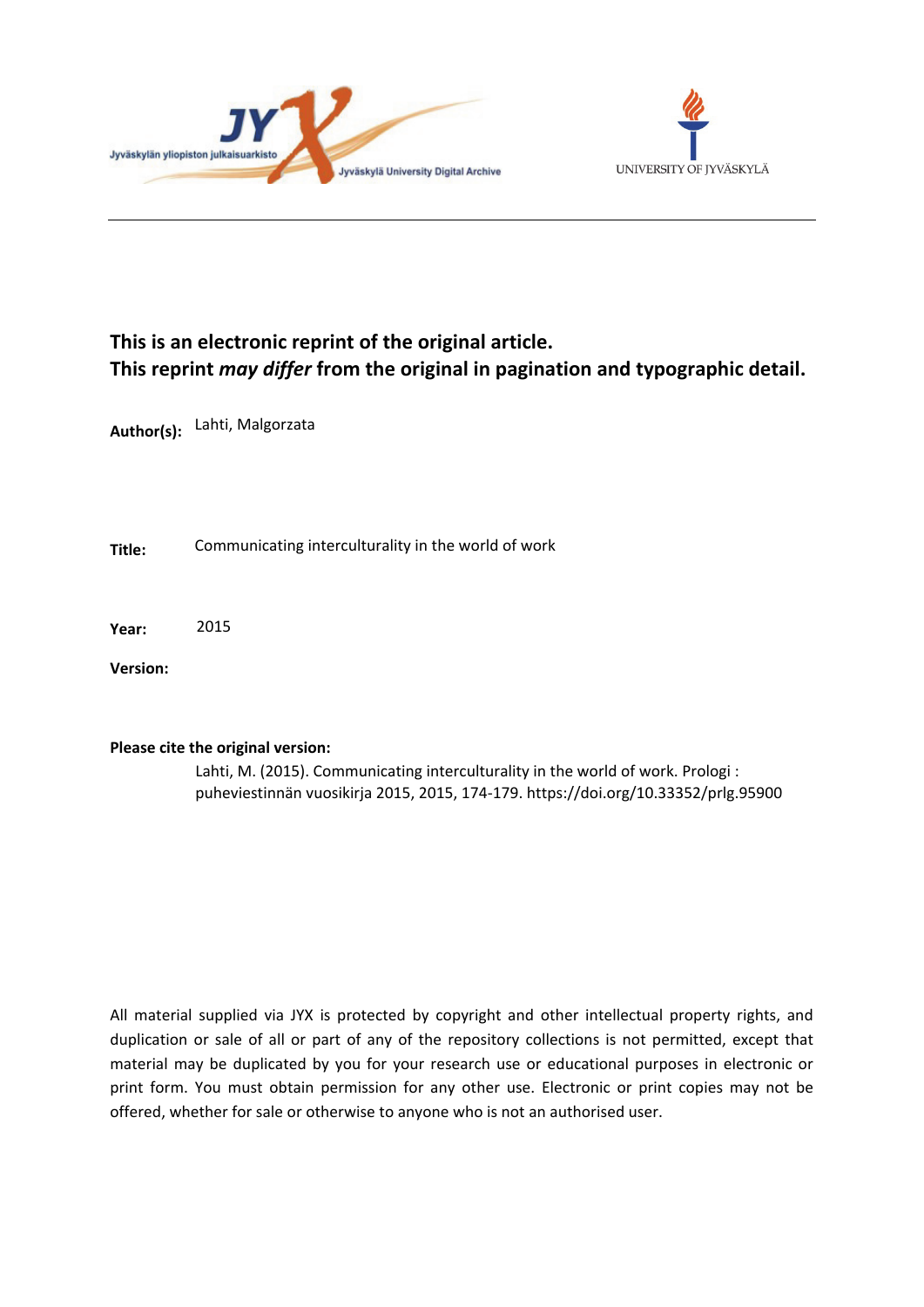## **Communicating interculturality in the world of work**

**Malgorzata Lahti yliopistonopettaja, FT Jyväskylän yliopisto malgorzata.lahti@jyu.fi**

*Lectio praecursoria puheviestinnän väitöskirjaksi tarkoitetun tutkimuksen Communicating interculturality in the workplace tarkastustilaisuudessa Jyväskylän yliopistossa 24.10.2015. Vastaväittäjänä toimi professori Fred Dervin (Helsingin yliopisto) ja kustoksena professori Maarit Valo.*

Within the increasingly pluralistic social landscape, the workplace has emerged as a critical site where persons who come from different countries or speak different languages work together and get to know one another. Such workplace interactions are usually described as instances of "intercultural communication."

A bulk of workplace interactions occur in the context of workplace relationships that develop through temporally extended communication as people perform work together. Contemporary working life increasingly features small groups and teams. A team is a small group of people with complementary expertise who work interdependently towards shared goals. The proliferation of modern communication technologies has led to the rise of dispersed teams whose members operate from different locations and collaborate primarily in technology-mediated ways.

The workplace is not a mere container for interactions. It is a social space that prescribes specific roles and actions, and suffuses them with considerations of professional and organisational identification, and with economic and political implications. Needless to say, the theme of intercultural communication at work has encouraged intense scholarly interest.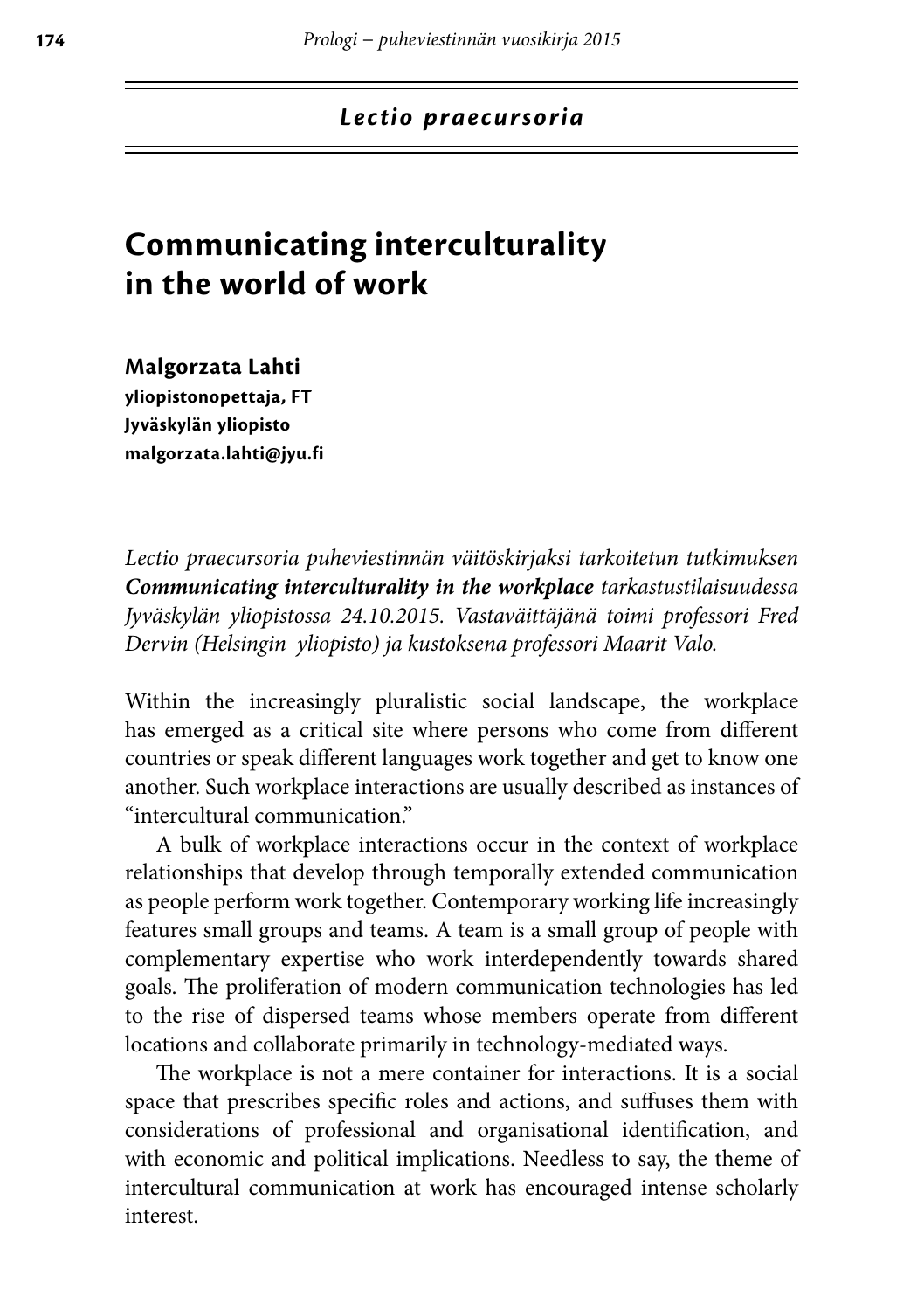#### *Lahti* **175**

The field of intercultural inquiry is multidisciplinary, and theoretically and methodologically diverse. Terms such as intercultural, cross-cultural, culturally diverse or multicultural are used to denote complementary and contradictory approaches. To orient oneself in this swampy terrain, one should consider the ontological assumptions about "culture" underpinning research. Investigations can be divided into those that see culture as socially constructed and those that see it as an objective entity.

This latter view continues to form the backbone of mainstream intercultural communication scholarship. Culture is treated as a stable system of communicative traits and underlying cognitive patterns territorially bound to a nation-state or an ethnic group; a natural attribute carried by all the group members in mostly unrecognised ways and expressed through a national language. Intercultural communication is thus viewed as an arena where cultural differences are manifested.

 The ways that intercultural communication in the workplace has been framed are further informed by two approaches to organisational diversity that emerged in the US: anti-discrimination and diversity management. Anti-discrimination originated in the political struggles of civil rights and women's movements in the 1960s and 70s. It recognises that certain cultural groups have been historically discriminated against in organisational life. Diversity management arouse in the late 1980s as a neo-liberal response to anti-discrimination. It posits that organisations can benefit from cultural differences possessed by their employees.

Although the two approaches espouse radically different social and political ideals, both place an emphasis on fixed culturally specific qualities and experiences. They can be easily integrated with the predominant understanding of culture as an objective entity. The effects of this union are reflected in the popular theoretical frameworks of information and decision-making, social identity and categorisation, and modern critical theorising.

The information and decision-making framework examines how cultural differences among employees improve or disturb organisational performance. The social identity and categorisation framework considers different cultural memberships as triggering the formation of subgroups that hinders organisational efficiency. The critical modern framework uncovers the systemic oppression of culturally non-mainstream employees that undermines their wellbeing and efficiency.

When these frameworks are put together, one can see how intercultural workplace communication has been treated as a "double-edged sword." It has been approached as either an organisational challenge ("culturally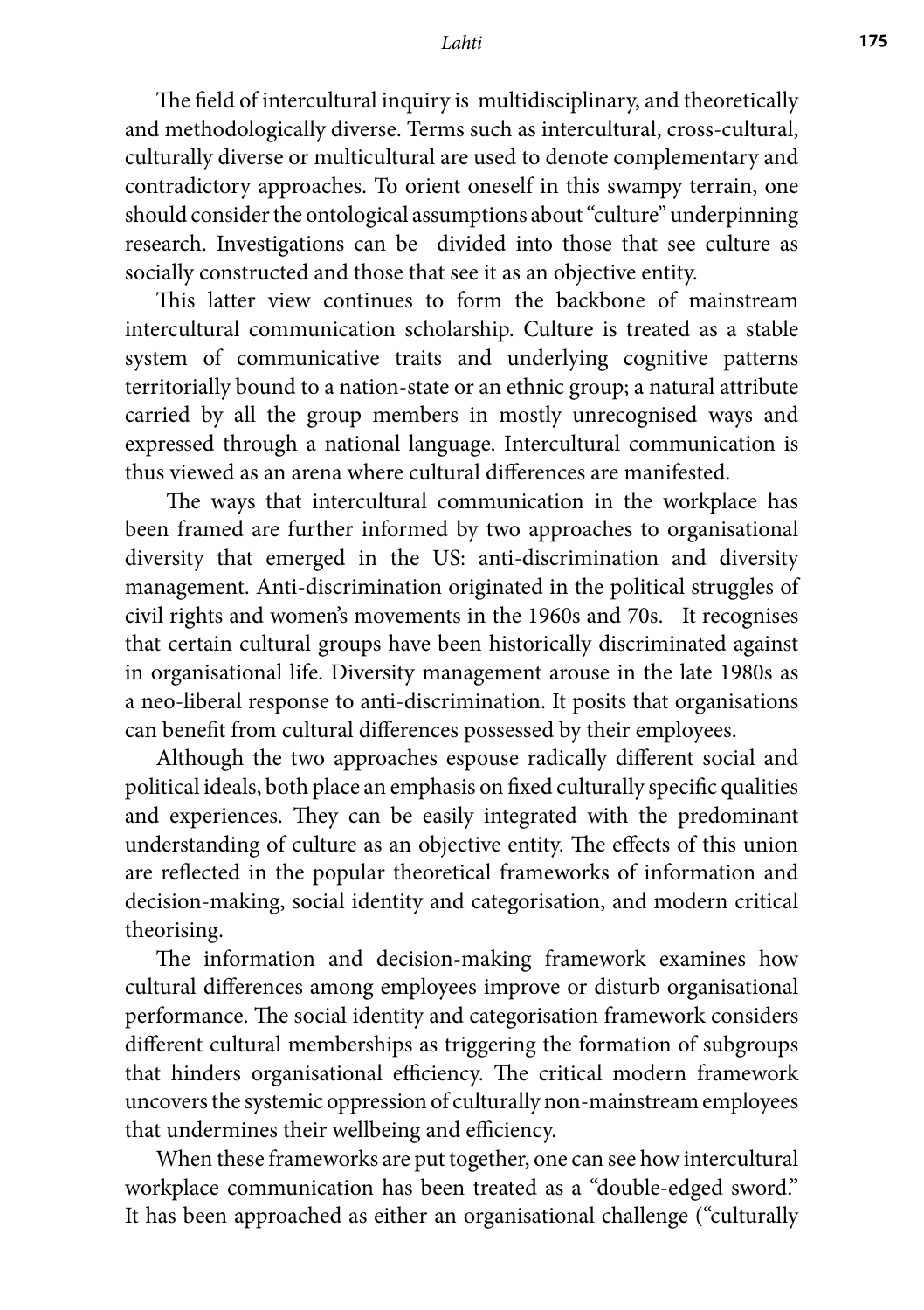diverse workplaces are fret with misunderstandings, conflicts and discrimination") or an organisational resource ("representatives of different national cultures bring diverse know-how that enables better solutions").

## **Research goals, methodologies and main findings**

My research originates in dissatisfaction with the limited and polarised storylines about intercultural communication at work. These frameworks ignore the social construction of identities, the complexities of human interaction and the pluralisation of ways of life enabled by globalisation.

Entering the field of inquiry through the discipline of interpersonal communication, I am interested in the symbolic ways through which identities and social realities are constructed and negotiated between and among people. I work with the concept of interculturality, viewing it as a process in which individuals produce and interpret subjective and intersubjective constructions of cultural identities in specific communication situations. It is at the level of interpersonal communication that interculturality may emerge as cultural memberships may (or may not) become relevant. I aim to develop an understanding of how people may perceive interculturality and how they may perform interculturality in their interpersonal interactions at work. I am interested in memberships in national, ethnic and language groups. By exploring these memberships with alternative tools, I want to engage in a debate with the traditional scholarship.

I examine interpersonal interactions in relationships between peer co-workers, subordinates, supervisors and business partners, in small groups and teams, and in encounters with customers. I zoom in on such workplace contexts and arrangements as temporary migrant industrial work, expert knowledge work and internationally dispersed teaming.

My study comprises four articles. The first article is a critical literature review that aims to determine what research approaches have been employed in existing scholarship to deal with culture and cultural memberships in workplace interactions. The data set consists of 110 empirical articles published in English in international peer-reviewed journals.

Three research perspectives on the workplace as a site for intercultural communication are identified: cultural difference, intercultural negotiation and inequality in workplace communication. National, ethnic and linguistic memberships tend to be conceptualised as encompassing a finite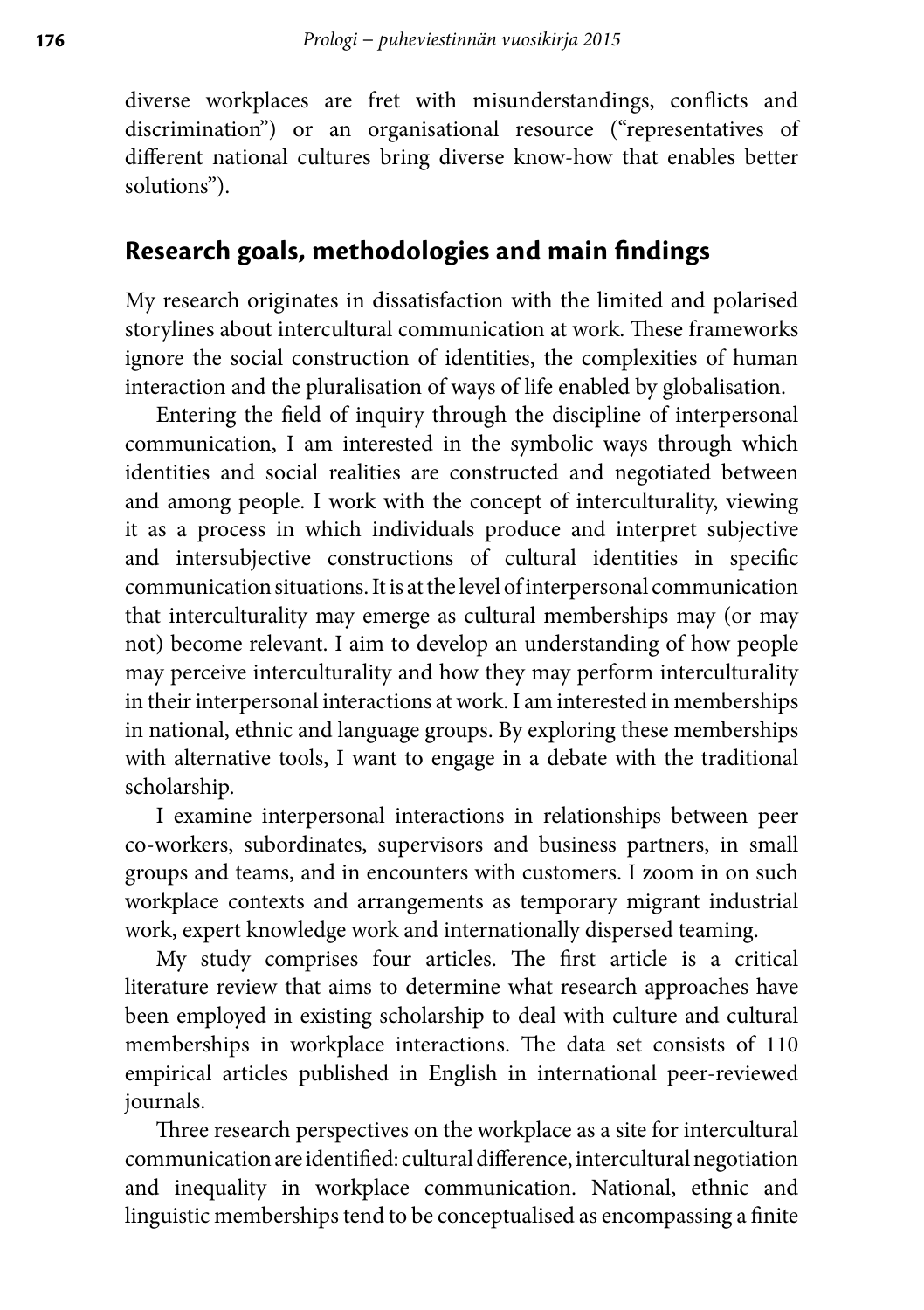#### *Lahti* **177**

set of traits shared by all group members and revealed in communication. Drawing on the emergent trends in scholarship, the following suggestions for future inquiries are made: abandoning the polarised understanding of cultural difference, increased use of naturally occurring data and moving away from descriptions of national and ethnic cultures.

The remaining three articles are empirical research reports. My second and third article draw on the framework of critical constructivism. Critical constructivism explores the emergent and dynamic character of interculturality by constructing thick descriptions of social realities as discussed by social actors. The approach is sensitive to ideologies that enter communication in multiple fragmented ways.

The second article is based on nine open-ended interviews with employees of a Finnish recruitment agency and metal workers from Poland recruited by the agency. I ask how temporary migrant workers and the persons they work with in their foreign workplace perceive developing interpersonal relationships with each other.

The respondents talked about a number of motives and related behaviours for and against developing such relationships. These are grouped into four themes: managing the lack of a common language, interpersonal network imbalance, expectations of good workplace relationships, and understanding the role of culture in relational development.

Interpersonal relationships were perceived as an important aspect of one's working life experience. The ability to share information about oneself enabled through a common language was understood as central to relational development, as was collaborating on joint tasks. Nationality and language were the key dimensions through which the respondents constructed difference and commonality. Their accounts also pointed to the social and economic injustice inherent in the dynamics of international labour migration.

In my third article, I work with ten open-ended interviews with highly-skilled female Russian immigrants in Finland who perform interaction-intense knowledge work. I am interested in how Russian identity matters to my respondents as they make meanings about their workplace interactions.

In the analysis, I identified four communication sites for distinct formations of cultural identity: expressing professionalism, managing initial encounters, facing stigma, and facilitating intercultural learning. Each of my respondents experienced her unique Russian identities through interactions between and among her sense of self, her enactments and relationships embedded in a specific work community. Descriptions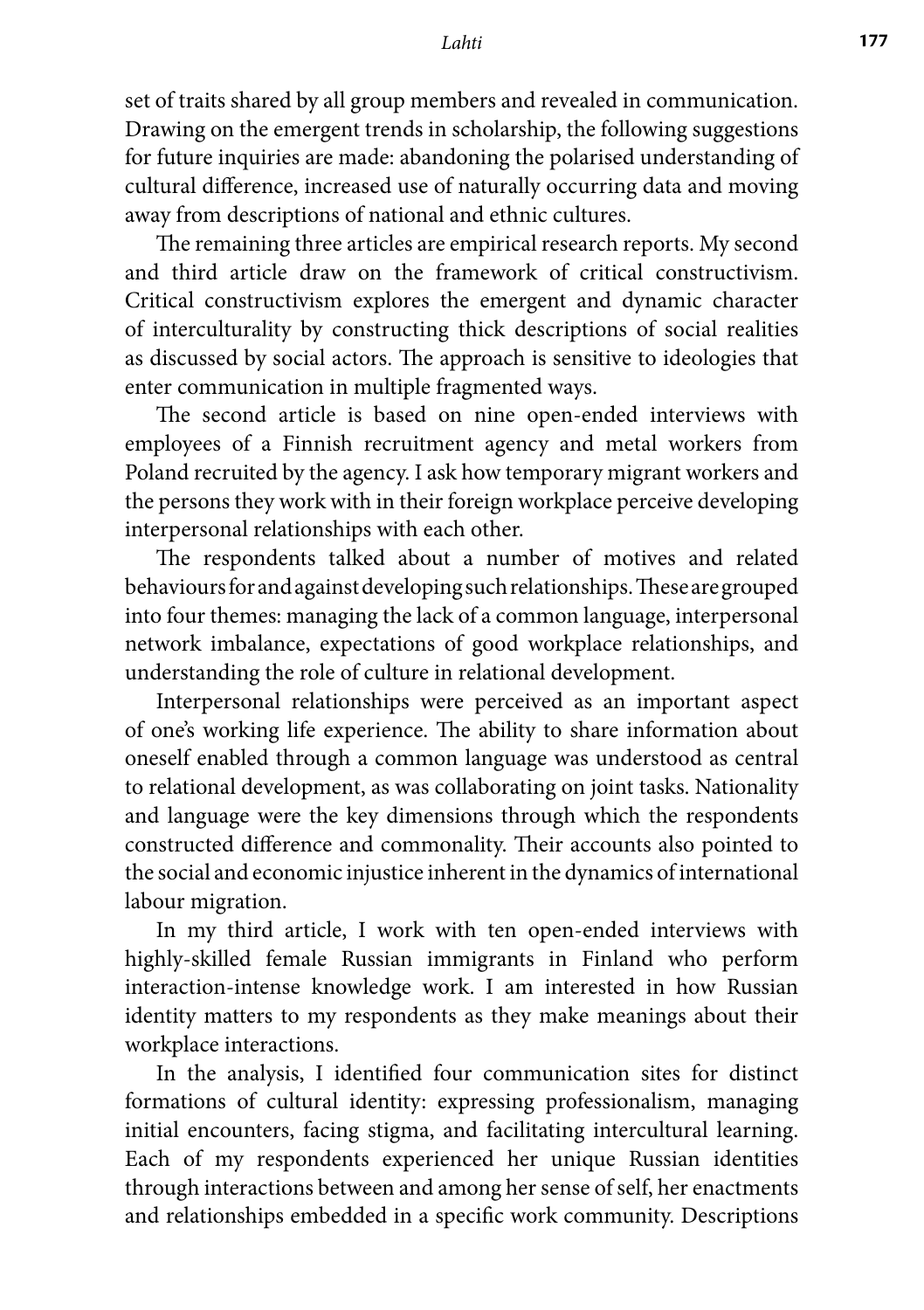of situations where cultural identities were seen as meaningful were intertwined with those where the interaction was not understood as intercultural.

In my fourth article, I draw on the framework of ethnomethodology and view communication as a publicly available interactional process unfolding between persons. I study when and how culture is made visible by interactants.

My data set consists of records of Skype™ chat conversations of a fourmember team embedded in a Finnish organisation. Two team members were co-located in the organisation's central office in Finland, spoke Finnish as their first language, and Russian as a second language. The other two team members worked in the organisation's representative office in Russia, and spoke Russian and Finnish as their first and second language respectively.

 I explore how the participants share cultural knowledge in their chat conversations through categorising themselves and the others as "cultural knowers" and "not knowers." Four recurring ways of sharing cultural knowledge were identified: consultation, review, interpretation, and clarification.

My participants exhibited concern for monitoring mutual understanding. The other's cultural knowledge was routinely accessed in addressing emergent work-related problems. However, the participants did not combine their cultural expertise to create innovative solutions. In my data, one could be a "cultural knower" without having a background in the specific cultural group; by the same token, one's national or linguistic background was not taken as an indicator of absolute cultural authority.

## **Discussion**

My findings warrant a few observations. First of all, the communication of interculturality is dynamic. National, ethnic and linguistic identities may emerge as relevant in different ways for different people in different situations. They can be revised and manipulated. Pinning their "content" down to a finite description of national values and communication traits seems futile and unhelpful.

The workplace context is consequential for the communication of interculturality. Interculturality may be communicated differently in knowledge-intensive and manual work, in established relationships with one's colleagues and one-off encounters with customers, or in temporary and long-term working arrangements. Shared professional and